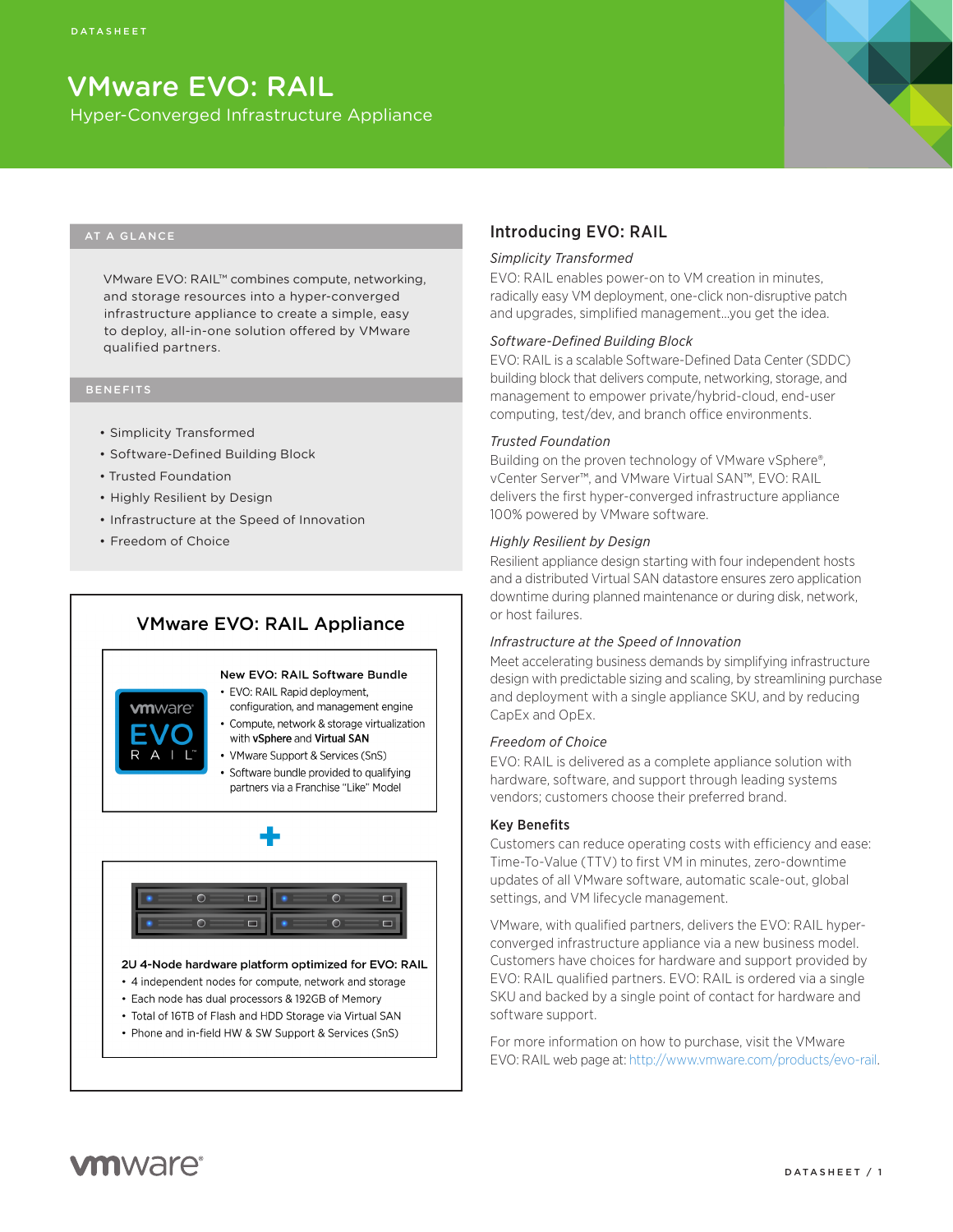# Technical Features

With EVO: RAIL, customers experience a radically new, end-to-end user experience that drives simplicity. EVO: RAIL Deployment, Configuration, and Management streamline initial setup and ongoing operations.

# *Deployment*

EVO: RAIL deployment is simple, with just four steps:

- 1. Configure your network (VLANs and top-of-rack switch). Instructions are provided in the EVO: RAIL User Guide.
- 2. Rack and cable.
- 3.Power on EVO: RAIL.
- 4.Connect a laptop to the TOR switch, point your browser to EVO: RAIL, and answer configuration questions.

Within minutes EVO: RAIL is configured and ready to create VMs!

# *Configuration*

EVO: RAIL Configuration has three options: *Just Go!* or *Customize Me!* or *Upload Configuration File*.

With *Just Go!*, EVO: RAIL automatically configures a default set of IP addresses and hostnames for extremely fast deployment in a green-field scenario. Configure your TOR switch and click the Just Go! button. All you have to create are two passwords.

With *Customize Me!*, customers can specify the following configuration parameters:

- Hostnames for vCenter Server and ESXi™ hosts naming scheme
- Networking (IP ranges and/or VLAN ID): ESXi, Virtual SAN, vSphere vMotion®, vCenter Server, VM Networks
- Passwords: ESXi hosts and vCenter Server, optional Active Directory authentication
- Globals: Time zone; your existing NTP, DNS, and Proxy servers; logging: vCenter Log Insight or third-party syslog server

With *Upload Configuration File*, an existing json configuration file can be selected and uploaded.

EVO: RAIL implements data services, creates the new ESXi hosts, and configures vCenter Server. The final screen contains the link to EVO: RAIL Management.

# *Management*

EVO: RAIL Management provides a dashboard to view all virtual machines and arrange them with sorting and filtering. Users create virtual machines with only a few clicks to select the guest OS, VM size, VLAN, and security options. EVO: RAIL simplifies virtual machine sizing by offering single-click small, medium, and large configurations, as well as single-click security policies.

EVO: RAIL Management revolutionizes live compute management with health monitors for CPU, memory, storage, and VM usage for entire EVO: RAIL clusters, individual appliances, and individual nodes. EVO: RAIL Management streamlines log collection, licensing, and offers language choice for globalization. It also provides notifications and tracks tasks.

EVO: RAIL Management radically simplifies scale-out. Increasing compute, networking, and storage resources is as easy as powering up a new appliance to join an existing EVO: RAIL cluster. EVO: RAIL automatically distributes the configuration to seamlessly add new appliances with zero additional configuration.

EVO: RAIL Management allows users to check for vCenter, ESXi, and EVO: RAIL software upgrades. EVO: RAIL downloads and installs any patches for these VMware products. With a minimum of four independent ESXi hosts in an EVO: RAIL cluster, updates are non-disruptive and require zero downtime.

# *EVO: RAIL Software*

The EVO: RAIL software bundle is fully loaded onto the EVO: RAIL qualified partner's hardware. This software bundle is comprised of:

- EVO: RAIL Deployment, Configuration, and Management
- vSphere Enterprise Plus, including ESXi for compute
- VMware Virtual SAN™ for storage
- • vCenter Server
- • vCenter Log Insight™

EVO: RAIL is optimized for the new VMware user as well as for experienced administrators. Minimal IT experience is required to deploy, configure, and manage EVO: RAIL, allowing it to be used where there is limited or no IT staff on-site. As EVO: RAIL utilizes VMware's core products, administrators can apply existing VMware knowledge, best practices, and processes.

# Technical Specifications

Each EVO: RAIL appliance has four independent nodes with dedicated **compute, network, storage**, and management resources. Fault tolerance, reliability, and automatic scale-out are key features.

|                          | <b>PER APPLIANCE</b> | 4 APPLIANCES<br><b>SCALED-OUT</b> |
|--------------------------|----------------------|-----------------------------------|
| Server VMs               | $-100$               | $-400$                            |
| VMware Horizon® View VMs | $-250$               | $-1000$                           |
| Virtual SAN datastore    | 13.1 TB              | 52.4 TB                           |